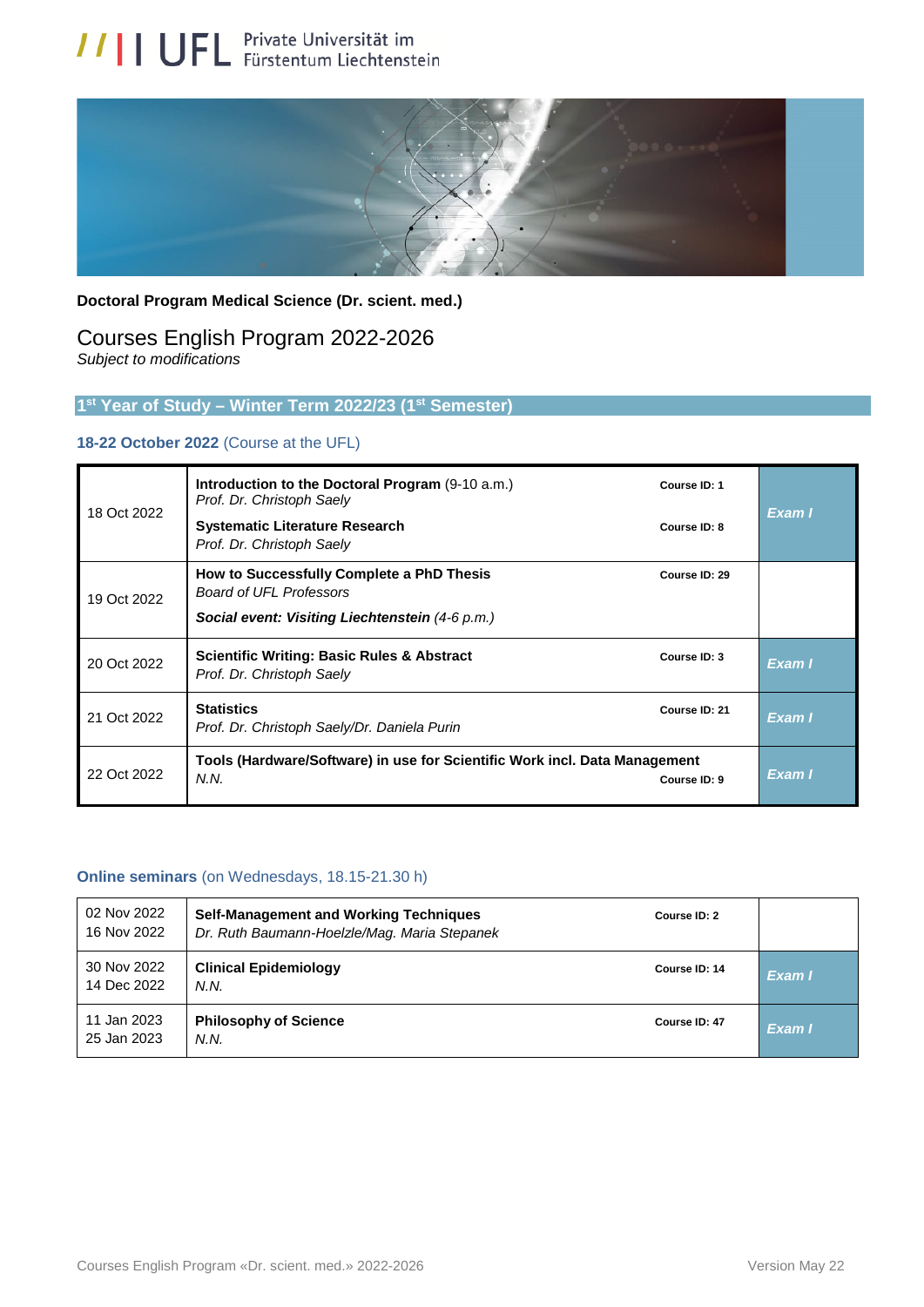#### **20-25 February 2023** (Course at the UFL)

| 20 Feb 2023 | <b>Meta Analysis I</b><br>N.N.                                                           | Course ID: 24 | Exam II                        |
|-------------|------------------------------------------------------------------------------------------|---------------|--------------------------------|
| 21 Feb 2023 | <b>Health Literacy</b><br>N.N.                                                           | Course ID: 15 | Exam II                        |
| 22 Feb 2023 | <b>Scientific Writing: Introduction &amp; Methods</b><br>Prof. Dr. Christoph Saely       | Course ID: 4  | Exam II                        |
| 23 Feb 2023 | <b>EXAMINATIONS I</b>                                                                    |               |                                |
| 24 Feb 2023 | Doctoral Colloquium: Scientific REPORT of the Students<br><b>Board of UFL Professors</b> | Course ID: 30 | <b>Performance</b><br>record I |
| 25 Feb 2023 | Doctoral Colloquium: Scientific REPORT of the Students<br><b>Board of UFL Professors</b> | Course ID: 30 | <b>Performance</b><br>record I |

## **1 st Year of Study – Summer Term 2023 (2nd Semester)**

# **Online seminars** (on Wednesdays, 18.15-21.30 h)

| 08 Mar 2023<br>22 Mar 2023   | <b>Professional Project Management and Experiment Planning</b><br>N.N.     | Course ID: 10 | Exam II |
|------------------------------|----------------------------------------------------------------------------|---------------|---------|
| 05 Apr 2023<br>19 Apr 2023   | <b>Systematic Reviews, Critical Study Analysis and Evaluations</b><br>N.N. | Course ID: 16 | Exam II |
| 03 May 2023<br>24 May 2023   | <b>Scientific writing: Results</b><br>Prof. Dr. Christoph Saely            | Course ID: 5  | Exam II |
| 07 June 2023<br>14 June 2023 | <b>Ethical Requirements in Science and Research</b><br>N.N.                | Course ID: 26 | Exam II |

## **26 June-1 July 2023** (Course at the UFL)

| 26 June 2023 | <b>Statistics: Beyond the Basics</b><br>N.N.                                                                                                              | Course ID: 22 | Exam III                        |
|--------------|-----------------------------------------------------------------------------------------------------------------------------------------------------------|---------------|---------------------------------|
| 27 June 2023 | <b>Statistical Exercises</b><br>Prof. Dr. Christoph Saely/Dr. Daniela Purin                                                                               | Course ID: 23 | Exam III                        |
| 28 June 2023 | <b>Scientific Presentations (-15.00 h)</b><br>N.N.<br><b>Social event (Afternoon/Evening)</b>                                                             | Course ID: 19 | Exam III                        |
| 29 June 2023 | <b>EXAMINATIONS II</b>                                                                                                                                    |               |                                 |
| 30 June 2023 | Doctoral Colloquium: Scientific PROGRESS REPORT of the Students Course ID: 31<br><b>Board of UFL Professors</b><br><b>UFL Summer Party (Evening)</b>      |               | <b>Performance</b><br>record II |
| 01 July 2023 | <b>UFL Graduation Ceremony (Morning)</b><br>Doctoral Colloquium: Scientific PROGRESS REPORT of the Students (Afternoon)<br><b>Board of UFL Professors</b> | Course ID: 31 | <b>Performance</b><br>record II |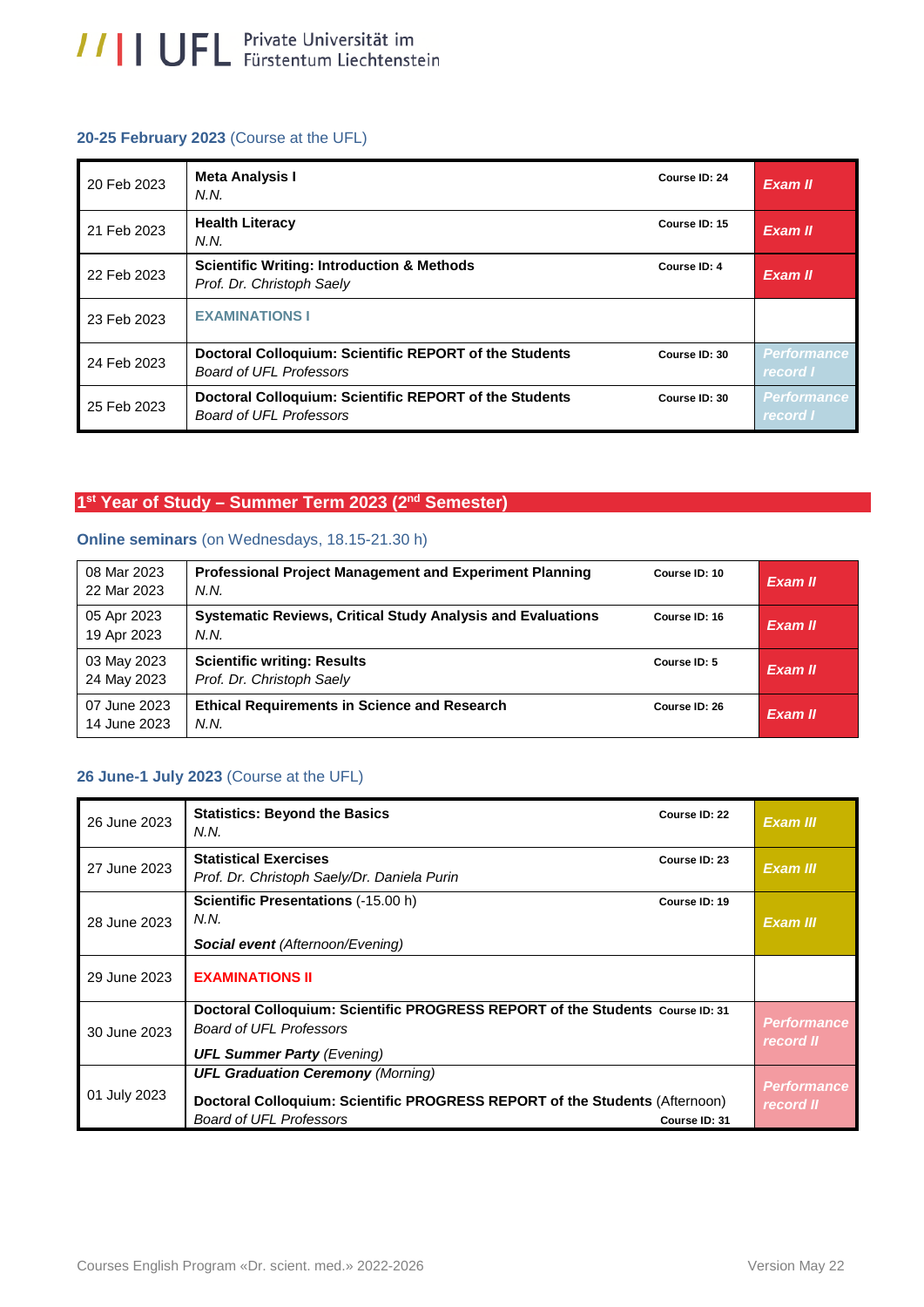#### **2 nd Year of Study – Winter Term 2023/24 (3rd Semester)**

#### **Online seminars** (on Wednesdays, 18.15-21.30 h)

| 04 Oct 2023<br>18 Oct 2023 | <b>Financial Planning, Financial Management, Third-Party Funds</b><br>N.N.   | Course ID: 11 | Exam III |
|----------------------------|------------------------------------------------------------------------------|---------------|----------|
| 08 Nov 2023<br>15 Nov 2023 | <b>Project Proposals and Grant Acquisition</b><br>N.N.                       | Course ID: 12 | Exam III |
| 29 Nov 2023<br>13 Dec 2023 | <b>Merits and Limits of Guidelines</b><br>N.N.                               | Course ID: 17 | Exam III |
| 10 Jan 2024<br>17 Jan 2024 | <b>Laboratory Methods, Data Collection and Measuring Instruments</b><br>N.N. | Course ID: 25 | Exam III |
| 31 Jan 2024<br>07 Feb 2024 | <b>Good Clinical Practice</b><br>N.N.                                        | Course ID: 27 | Exam III |

#### **12-17 February 2024** (Course at the UFL)

| 12 Feb 2024 | <b>Scientific writing: Discussion &amp; Acknowledgements</b><br>Prof. Dr. Christoph Saely | Course ID: 6  | <b>Exam IV</b>                   |
|-------------|-------------------------------------------------------------------------------------------|---------------|----------------------------------|
| 13 Feb 2024 | <b>Presentation Techniques</b><br>Prof. Dr. Christoph Saely                               | Course ID: 18 | <b>Exam IV</b>                   |
| 14 Feb 2024 | Doctoral Colloquium: Presentation of Work/Rehearsals I<br><b>Board of UFL Professors</b>  | Course ID: 32 | <b>Performance</b><br>record III |
| 15 Feb 2024 | Doctoral Colloquium: Presentation of Work/Rehearsals I<br><b>Board of UFL Professors</b>  | Course ID: 32 | <b>Performance</b><br>record III |
| 16 Feb 2024 | <b>EXAMINATIONS III</b>                                                                   |               |                                  |
| 17 Feb 2024 | <b>Journal Club 1 (Afternoon)</b><br>N.N.                                                 | Course ID: 34 |                                  |